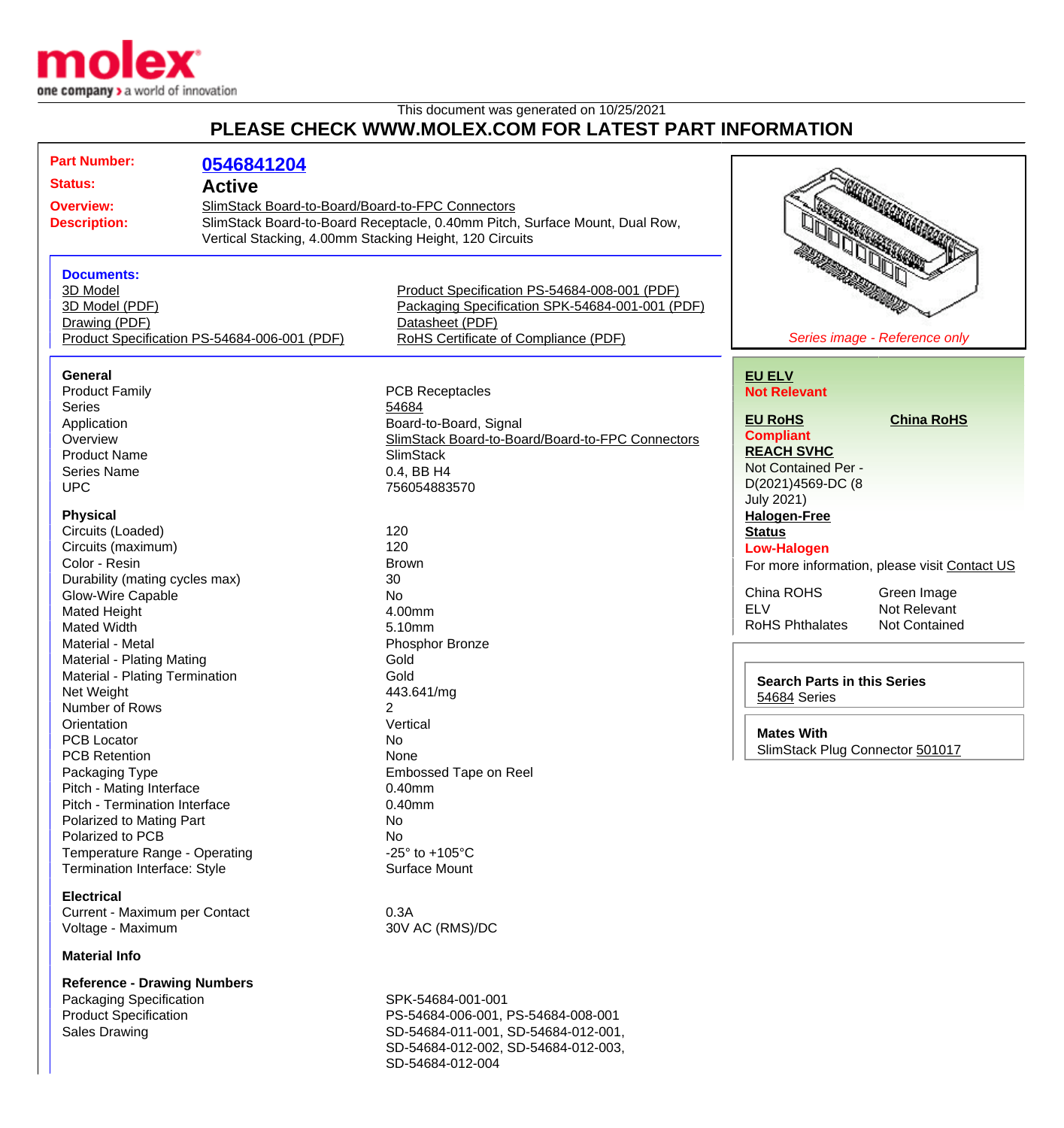This document was generated on 10/25/2021 **PLEASE CHECK WWW.MOLEX.COM FOR LATEST PART INFORMATION**